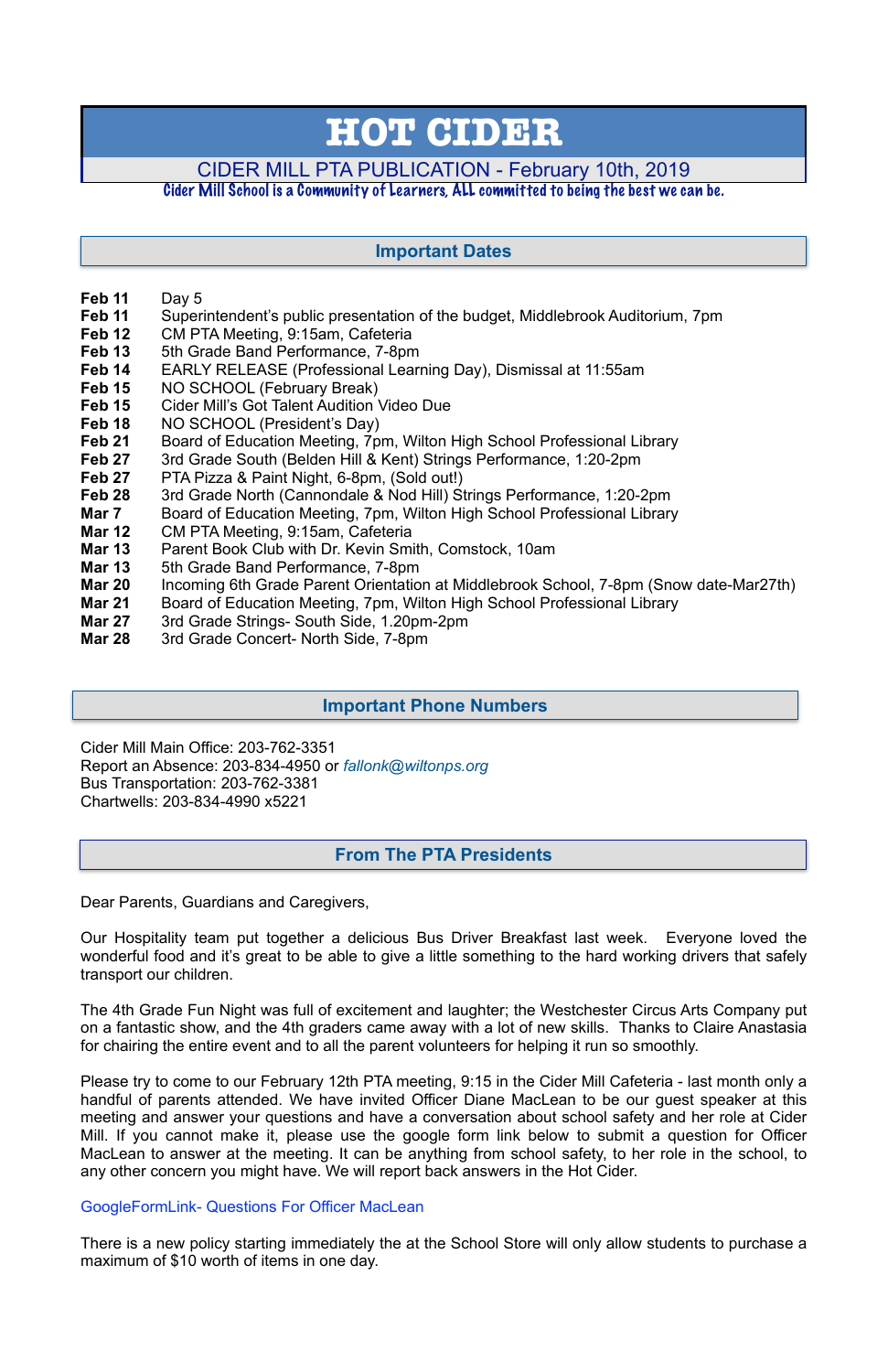Lastly, we are starting to look for parents to become involved in the PTA next school year. Please see below and reach out to Amanda Patania [\(](mailto:9amanda_patania@yahoo.com)[amanda\\_patania@yahoo.com](mailto:amanda_patania@yahoo.com)) if you are interested in knowing about any of the positions.

Thank you for all of your support, and don't forget to eat at Little Pub tomorrow!

Amanda Patania & Carolyn Lyon PTA Co-Presidents

#### **PTA Open Positions 2019-2020 School Year**

Executive Board

- Co-President, serving alongside Carolyn Lyon
- Secretary, attending PTA meetings and taking notes to report back to parents. Collecting reports from Committee Chairs to report at PTA meetings.
- Treasurer, keeping financial records for Cider Mill PTA, submitting financial reports and tax forms.
- Committee Chairs more positions may open up later in the year.

#### **Committee Chairs - more positions may open up later in the year.**

- Hospitality, join our current chairs in hosting a variety of different events for our faculty and staff.
- 3rd Grade Great Books, Helping organize volunteers and run the Great Books lunch program for 3rd Grade.
- Volunteer Co-ordinator, gathering volunteers that may be interested in events during the school year such as Walk-a-thon, School store, Art etc
- 3rd and 5th Grade River Study, helping co-ordinate volunteers and liaise with Science teachers for the River Study

For more information on any of these positions or any other opportunity you may be interested in, please contact Amanda Patania [amanda\\_patania@yahoo.com.](mailto:amanda_patania@yahoo.com)

#### **Budget Spotlight**

Superintendent Kevin Smith will present his budget to the public on Monday, Feb. 11 beginning at 7 p.m. in the Middlebrook School auditorium.

The BoE/BoF Budget Hearing for the 2019-2020 Budget will be on March 25th at 7:30pm at Middlebrook in the auditorium. Information and other meeting dates can be found on the BoE website.

#### **Little Pub, Monday February 11th**

Come out to Little Pub before you head off for Winter Break! This Monday, February 11th, 15% of proceeds go back to Cider Mill. Just mention that you're with Cider Mill while you're there. It should make for a delicious and easy Monday night dinner that benefits your school.Thanks for the support!

#### **Math Curriculum**

Trudy Denton will go through the proposed changes as they were presented at the January 10th BOE meeting. There will be time for a Q & A. Parents are encouraged to visit the math program update page [here](https://www.wiltonps.org/departments/curriculum-and-instruction/mathematics/wps-math-program-update) and if they have thoughts they wish to share with the math department a google form is available to fill out [here](https://docs.google.com/forms/d/e/1FAIpQLScfBehVI4Tn3ADchjUsShLUf7d9K6lP3D2XJMc8pbrM1rLz4w/viewform).

Information sessions for members of the community will be held in the Zellner Gallery on the following dates and times\*:

February 19, 10am - 11.30am February 26, 10am - 11.30am February 28, 7pm - 8.30pm March 18, 7pm - 8.30pm Snow date March 26, 7pm - 8.30pm

\*Please note, each date will cover the same presentation and material.

**Parent Book club with Dr. Kevin Smith ~ Wednesday, March 13th@10am, Comstock Community Center** 

\*Please note this event had to be postponed due to delayed opening. March 13th is the new date.

## **School News**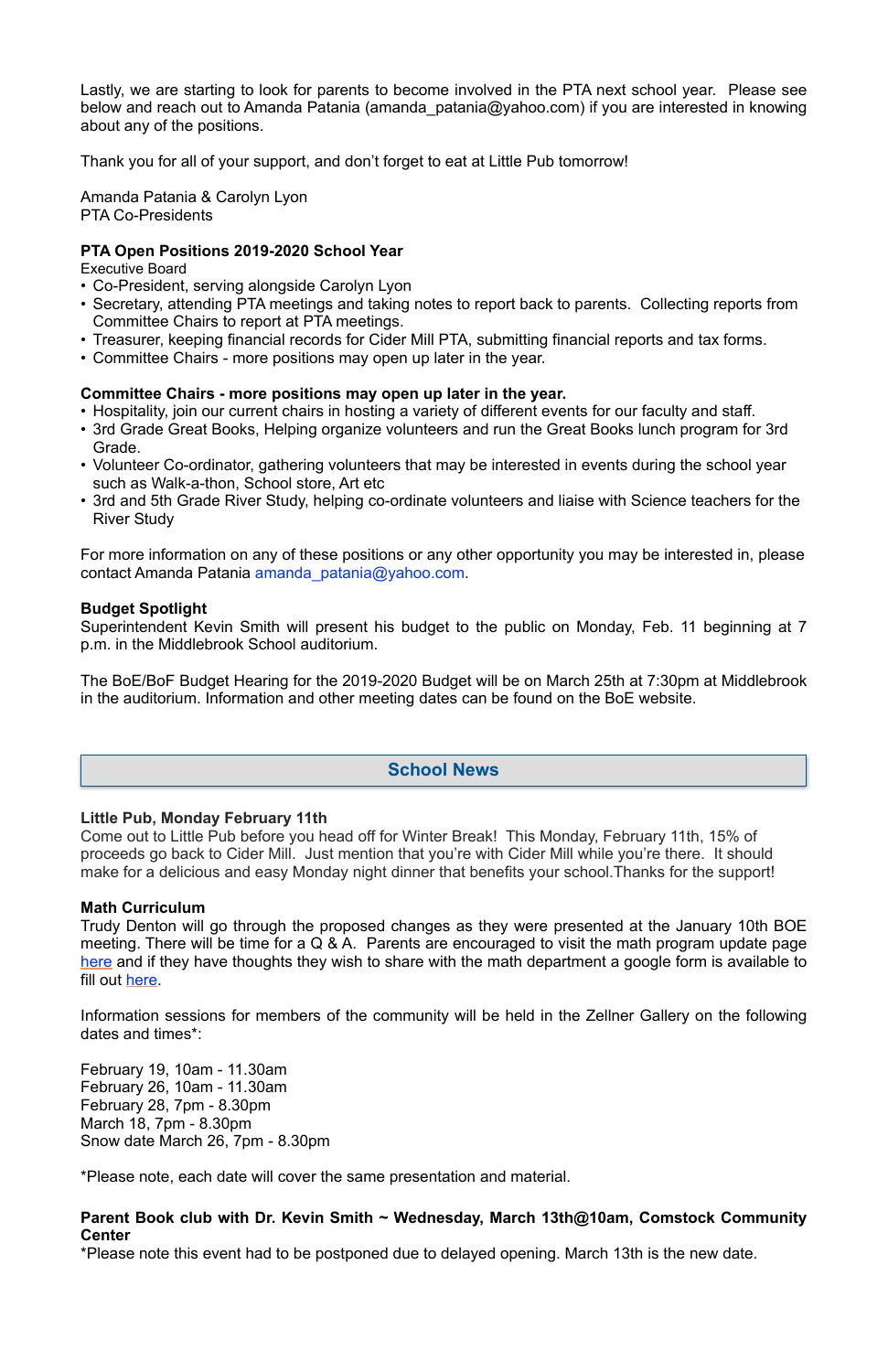We are pleased to announce a new district-wide parent book clubs on one of our favorite books, How to Raise an Adult: Break Free of the Overparenting Trap and Prepare Your Kid for Success, by Julie Lythcott-Haimes. Heard about the book and been wanting to read it? Have you read it and would love to discuss? Now is your chance! Space is limited to 20 people, and registration is required. Now is the time to start reading! The discussion will be facilitated by Dr. Kevin Smith and Wilton Youth Council. Book Club is for parents with children in grade K-5th.

Free; register at [RaiseAnAdultWiltonKto5.eventbrite.com](http://raiseanadultwiltonkto5.eventbrite.com/)

Sponsored by Wilton Public Schools, Wilton Youth Council, Wilton School PTA/PTSAs.

#### **A Community Conversation: CHARTING THE COURSE**

Wilton Public Schools, Wilton Youth Council and Wilton Youth Services invite you to the culmination of a special 3-part series to explore the purpose of education, the importance of childhood and our community's opportunity to chart the best course for our children.

The series began with screenings of Race to Nowhere: The Dark Side of America's Achievement Culture and Beyond Measure. It concludes with a Community Conversation on February 25. Join us for a discussion about the well-being of our children. We will ask participants to consider children's lives at home, school and in organized activities. Working in groups, we will identify concrete, actionable steps for schools, families, and the community.

**Community Conversation** Zellner Gallery at Wilton High School's Clune Center **Monday, February 25 7:00 PM REGISTER AT**: [ChartingTheCourse.eventbrite.com](http://chartingthecourse.eventbrite.com/) 

Missed one or both of the movies? *Race to Nowhere* is available to rent on Amazon Prime, iTunes, YouTube and Google Play. Consider reading *Beyond Measure*. And either way, please join us on February 25th!

The PTA has a group on Facebook called Cider Mill Parent Community. It is a place where the PTA can communicate to parents, and also where parents can communicate with one another. Please check it out by clicking here: [Cider Mill Parent Community](https://www.facebook.com/groups/1168962513117647/)

Sponsored by Wilton Public Schools, Wilton Youth Council, and Wilton Youth Services

#### **Join the PTA ~ We Need Your Support!**

Join the PTA and gain access to our Mobile Directory! Get instant access when you join – no waiting, easy updates to address or phone number changes throughout the year! Join here, and use the code - 'wilton' [https://mobilearq.com/schooldirectory/school\\_directory\\_parent\\_register.html](https://mobilearq.com/schooldirectory/school_directory_parent_register.html)  Parents please update your profiles to include email and cell phone numbers! One easy spot to register for all your kids' PTAs and make a donation at the same time! Questions? Email our Directory Chair Jennifer Wulff [jen@presto.org](mailto:jen@presto.org) (Please add support@mobilearg.com to your address book to ensure delivery of the confirmation email with temporary auto-login link.)

#### **CM Participating in Crayola ColorCycle Program**

Cider Mill is now participating in Crayola's ColorCycle program. All you need to do is bring in your used/ dried markers, dry erase markers and highlighters (all brands will be accepted) to school and drop them off in the collection box by the art rooms or in the LLC. We ship them off to Crayola where they recycle them.

#### **Get Your CM Spiritwear**

Spirit Wear (also known as House shirts) can be purchased at any time throughout the year on the Cider

Mill PTA site: cidermillpta.org, Your order will be delivered to your student's class within two days.

#### **Cider Mill School Store**

We are looking for parent volunteers to work in the Cider Mill School Store! The School Store is open during lunch on Mondays, Wednesdays, and Fridays. If you're interested in helping out, please email [CiderMillSchoolStore@gmail.com](mailto:CiderMillSchoolStore@gmail.com) to get onto our email volunteer list and to find out how to sign up for shifts throughout the school year!

#### **Find Us on Facebook!**

#### **Stop and Shop Rewards Program**

## **Ongoing School News**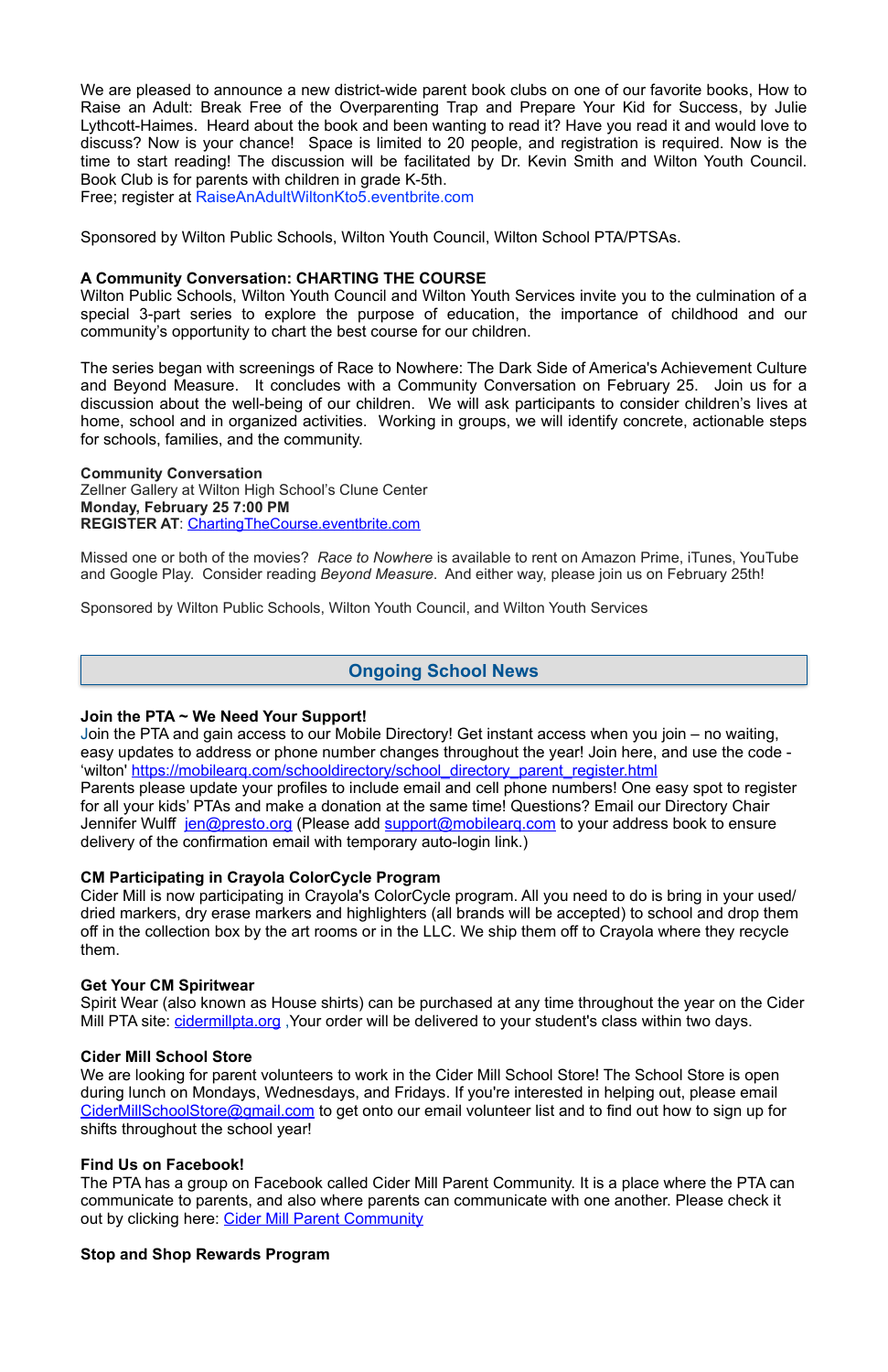CIDER MILL SCHOOL – (**ID#: 40341**) has the opportunity to participate and earn CASH from A+ School Rewards, a great fundraising program run through our local Stop & Shop!

• Visit <http://www.stopandshop.com/aplus> and scroll down to the center of the page to select REGISTER YOUR CARD from the red box on the right marked FOR CUSTOMERS

## **To participate:**

### **To earn points:**

- Use your registered Stop & Shop Card each time you shop at Stop & Shop, and you will earn CASH for our school. You can track the number of points you are earning for our school by checking your grocery receipt.
- At the end of each month, your points are calculated and converted to CASH rewards for our school. These CASH rewards are updated monthly on the Giant A+ website beginning in November.
- After the last day of the 2018 program, these same conversions are performed and the final school account total is posted.
- Our school will receive one CASH awards check at the end of the program and can use this cash for any of our educational needs.

There are two L&F locations in Cider Mill. One is at the doorway where you go to the playground, on the high school side (Cannondale). The other is by the front door on the far side of the bus loop (Kent). You or your child can check these locations for lost items. At the end of each season, the unclaimed items are donated to the Turnover Shop with proceeds going to the Cider Mill PTA. Contact Amanda Mitchell with questions, at [amandaNmitchell@gmail.com](mailto:amandaNmitchell@gmail.com).

Collect box tops to help Cider Mill raise money! Be sure to collect your box tops and submit them to your class teacher. Visit <http://www.boxtops4education.com/> to learn more about the program. Contact Box Top Chair, Heather Mroz at [heathermm@optonline.net](mailto:heathermm@optonline.net) if you have any questions.

## **Lost and Found ~ Cider Mill**

Wilton Youth Council needs you! We have many programs running and this is a great time to get involved! Questions? Email Vanessa Elias at *eliasvanessa5@gmail.com*. Interested in volunteering? Email Courtney Boucher at [courtney.v.boucher@gmail.com](mailto:courtney.v.boucher@gmail.com).

#### **Box Tops**

#### **SPLITS - New Support Group for Kids**

Is your child affected by a recent divorce or separation? Does your child need the skills to cope with their emotions? Join SPLITS

Starting: Tuesday, February 12th from 2:30 to 3:30pm (weekly for 4 weeks) at **Wilton Youth Services** in Comstock. **[Click Here for Registration Form](http://track.spe.schoolmessenger.com/f/a/GOv4Z8XnqyjWg7q5YKFeFA~~/AAAAAQA~/RgReL2DtP0RSaHR0cHM6Ly9kcml2ZS5nb29nbGUuY29tL29wZW4_aWQ9MEJ6OWh0SVI2R0xKaE1qVlNSbk5mWkdnek5FcHJMV1ZwTURoU1J6SjNNMlZ3TWt0elcHc2Nob29sbUIKAABtLU5cX7ScIFIXc3VqYXRhLnZlbXVyaUBnbWFpbC5jb21YBAAAAAE~)**

\*\* Bus #35 goes to Comstock if you would like your child to take the bus please alert the school. SPLITS program leaders will meet your child at the front entrance of Comstock.

SPLITS can help your child by:

- Building healthy coping strategies - Assisting them on when & how to ask for help -

- Recognizing loss, change & gain - Recognizng strengths that will increase self confidence -

## **Wilton Youth Council (WYC)**

WYC promotes and protects the social, emotional and mental well-being of Wilton's students by educating and empowering youth, parents and the community. Find us on FB or visit [wiltonyouth.org](http://wiltonyouth.org) for more information and to sign up for our monthly newsletter.

Click [here](http://files.constantcontact.com/a093842c001/38385929-43f0-45d4-b187-f0f71a4d7dbb.pdf) for an overview of this year's events!

Looking to Get Involved?

#### **Wilton SEPTA~ Accepting Memberships**

Please join Wilton Public School's Special Education Parent Teacher Association! Membership is \$15 individual/family and \$10 WPS staff. Visit WiltonSEPTA web site for more information, including our missions statement, goals and objectives, links to meeting schedules, minutes and membership info: [www.wiltonsepta.org](http://www.wiltonsepta.org) 

Wilton SEPTA's February meeting will not be held on the 2nd Wednesday instead the February meeting be held on Monday, Feb 11th at 4pm in the Zellner Gallery. Meeting for March will resume at the regular second Weds of the month schedule.

For more info and membership please visit our website: [www.wiltonsepta.org](http://www.wiltonsepta.org/)

visit our facebook page: Wilton SEPTA

email us at [www.wiltonsepta@gmail.com](mailto:www.wiltonsepta@gmail.com)

## **Community News**